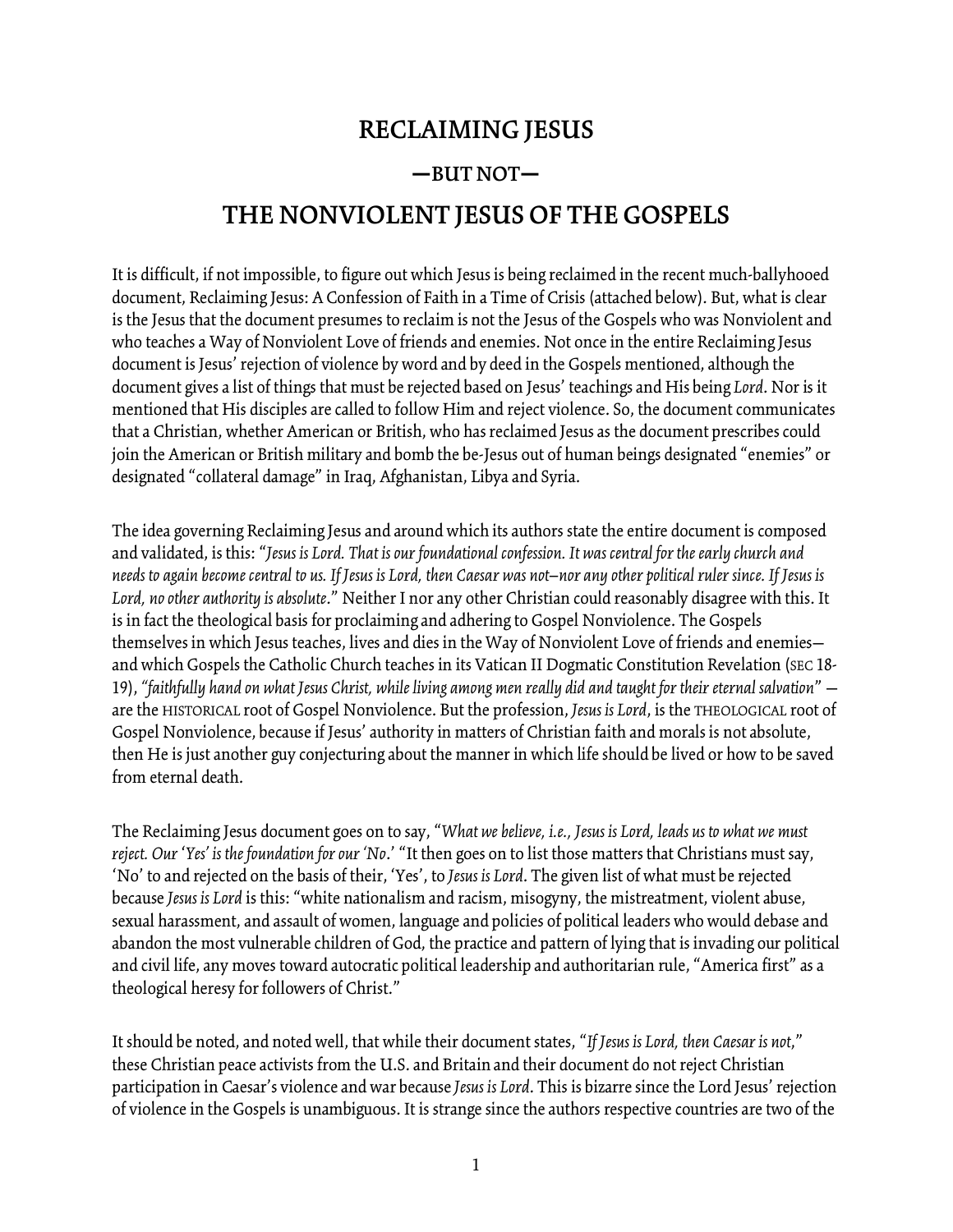greatest purveyors of violence in the world historically and today. It is gravely disingenuous since the Christians in their societies did and do most of the violence done by each country. *Reclaiming Jesus*and proclaiming *Jesus* is *Lord* in such societies should, at a minimum, mean rejecting participation in the legal and illegal, romantic and sorted violence of these societies and their institutions that incarnationally follow the way and use the means of the violent Caesar rather than the Nonviolent Jesus. It should mean at least this because,

"Jesus taught that violence belongs to the Reign of Satan, and that men must expel violence if they wish to liberate themselves from the Reign of Satan. If Jesus did not reject any type of violence for any purpose, then we know nothing of *him. No reader of the New Testament, simpleorsophisticated, can retain any doubtof Jesus'position toward violence* directed to persons, individual or collective, organized or free enterprise, he rejected it totally. Jesus in no way accepts *violence as a meansof controllingviolence.*

Jesus presents in His words and life not only a good way of doing things, not only an ideal to be executed whenever it is *convenient, but the only way of doing what He did." (Quoted section is from the Catholic Biblical scholar, REV.* JOHN L.MCKENZIE.)

It is, however, not surprising that no mention is made of reclaiming the Nonviolent Jesus of the Gospels. Some of the authors of this document were formally on Barack Obama's, aka Barack Obomba's, spiritual consultation team. And, one the authors is the episcopal chaplain of the British royalty—a gene pool that has never existed, cannot exists and does not exist without gargantuan amounts of violence being employed to sustain it and to protect its unholy and promiscuous accumulation of luxury wealth in the face of thousands of human beings writhing in pain and unnecessarily perishing daily because they lack the few cents to procure the needed food or medicine. The hording of luxury wealth in a world where billions do not have the bare necessities needed to live can only be defended and sustained by violence.

If a Christian were to truly desire to reclaim the Jesus of the Gospels—the only Jesus there ever was or will be—it takes no literary skill to say,

"*What cannotbe done withoutviolence cannotbe doneby a faithful followerof the Lord Jesus. A Christian cannot* follow Jesus' "new commandment" to "Love one another as I have loved you," and use violence to do good or to fight *evil*."

But this is exactly the Jesus that this document and its peace activists authors do not want to reclaim, any more than the institutional Churches of Christianity want to reclaim Him. Both want a "Jesus" who endorses violence so they can carry out their plans to make the world a better place by using violence, whatever their plans may be.

So which Jesus is this Reclaiming Jesus document trying to reclaim? It is trying to reclaim—or more accurately trying to propagandize—a "Jesus" that never existed in history as a person—a violent liberal-Constantinian Jesus. But a violent liberal-Constantinian "Jesus" is no more the reality of the Person revealed and proclaimed in the Gospels than is a violent conservative-Constantinian Jesus. They are mirror images of each other in terms of the means they use to respond to evil and to promote the good. What each calls Christian loveis saturated with violence—that is, with that phenomenon that "*Jesus teachesbelongs to the Reign of Satan*." It is Christiansand their Churches thatalmost universally confess faith in a violenceendorsing "Jesus" that are the source of this time of crisis. The spiritually malformed Christians Trump, Obama, Clinton, Bush, Merkel, Blair, Putin, etc., are but blips on the screen of the crisis.